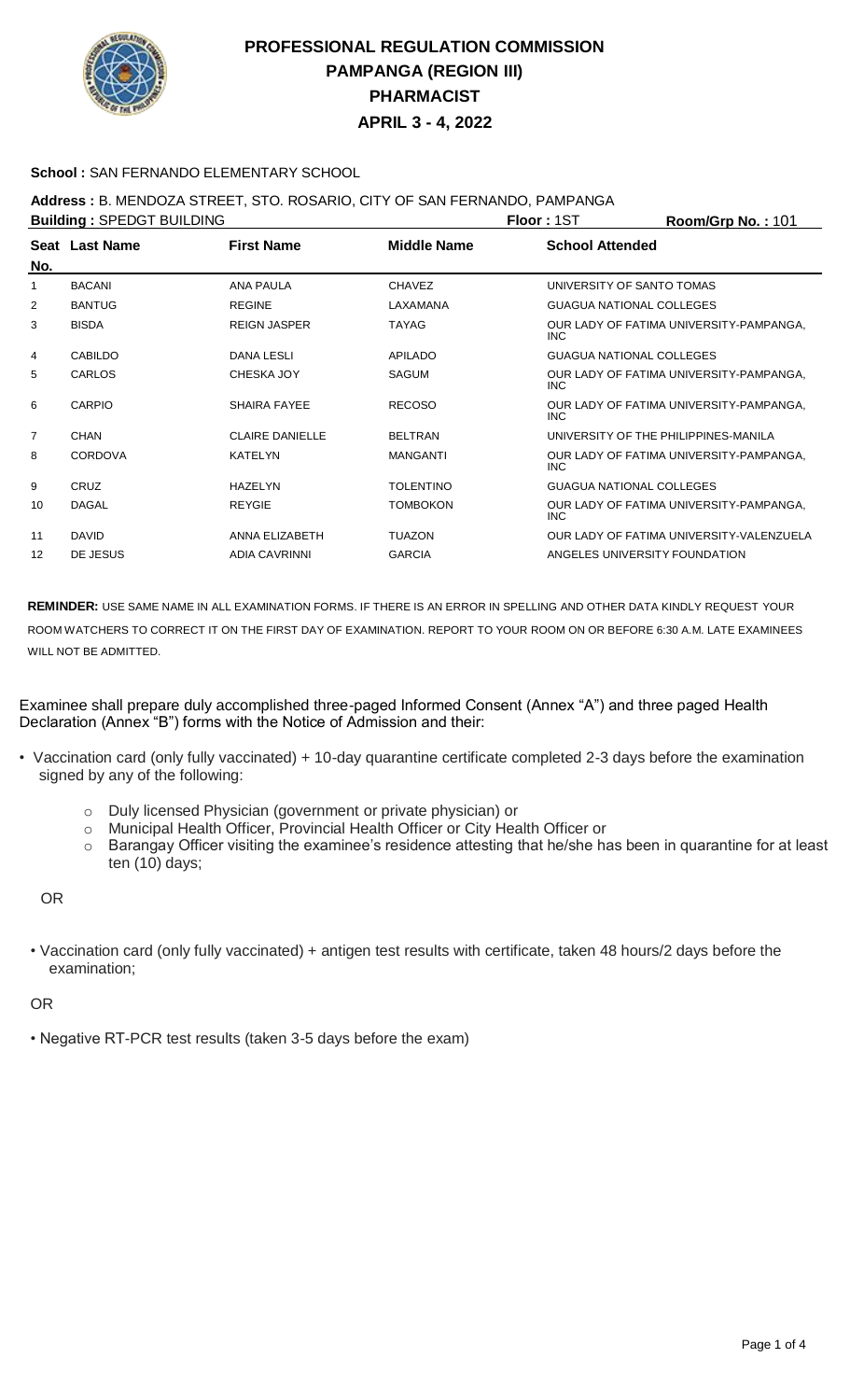

#### **School :** SAN FERNANDO ELEMENTARY SCHOOL

### **Address :** B. MENDOZA STREET, STO. ROSARIO, CITY OF SAN FERNANDO, PAMPANGA

| <b>Building: SPEDGT BUILDING</b> |                  |                         |                    | <b>Floor: 1ST</b>               | Room/Grp No.: 102                            |
|----------------------------------|------------------|-------------------------|--------------------|---------------------------------|----------------------------------------------|
| No.                              | Seat Last Name   | <b>First Name</b>       | <b>Middle Name</b> | <b>School Attended</b>          |                                              |
|                                  | DE LIMA          | <b>SHARMAINE</b>        | <b>LUMBA</b>       | INC.                            | OUR LADY OF FATIMA UNIVERSITY-PAMPANGA,      |
| 2                                | <b>DEVERO</b>    | <b>JONABIE ASHLEY</b>   | <b>MERCADO</b>     | <b>INC</b>                      | OUR LADY OF FATIMA UNIVERSITY-PAMPANGA,      |
| 3                                | <b>DIAMAT</b>    | <b>MARHANIE DENISE</b>  | <b>BELEY</b>       | NUEVA ECIJA COLLEGES            |                                              |
| 4                                | <b>DIGNENENG</b> | <b>JHOHANA CHATRINA</b> | <b>FAJARDO</b>     | <b>INC</b>                      | OUR LADY OF FATIMA UNIVERSITY-PAMPANGA,      |
| 5                                | <b>DIMACALI</b>  | <b>JENNY ROSE</b>       | DE DIOS            | <b>GUAGUA NATIONAL COLLEGES</b> |                                              |
| 6                                | <b>DIONISIO</b>  | <b>CHRISTIAN DALE</b>   | <b>JUMARANG</b>    |                                 | CENTRO ESCOLAR UNIVERSITY-MALOLOS            |
| $\overline{7}$                   | <b>DIZON</b>     | <b>CAMILLE LUISA</b>    | <b>FERRERAS</b>    | GUAGUA, PAMP.                   | PHILIPPINE REHAB.INSTITUTE FOUNDATION, INC.- |
| 8                                | <b>FLORES</b>    | <b>PRINCESS</b>         | <b>SILVA</b>       | <b>INC</b>                      | OUR LADY OF FATIMA UNIVERSITY-PAMPANGA,      |
| 9                                | <b>GAMBOA</b>    | <b>MARJORIE</b>         | <b>PANLILIO</b>    |                                 | OUR LADY OF FATIMA UNIVERSITY-VALENZUELA     |
| 10                               | <b>GONZALES</b>  | <b>EMERLYN FAYE</b>     | CRUZ               |                                 | UNIVERSITY OF THE PHILIPPINES-MANILA         |
| 11                               | <b>GUTIERREZ</b> | <b>JEMIMA HOLY</b>      | <b>HERNANDEZ</b>   | GUAGUA, PAMP.                   | PHILIPPINE REHAB.INSTITUTE FOUNDATION, INC.- |
| 12                               | <b>IBAAN</b>     | <b>JHED EMMANUEL</b>    | PASCUAL            |                                 | CENTRO ESCOLAR UNIVERSITY-MALOLOS            |
|                                  |                  |                         |                    |                                 |                                              |

**REMINDER:** USE SAME NAME IN ALL EXAMINATION FORMS. IF THERE IS AN ERROR IN SPELLING AND OTHER DATA KINDLY REQUEST YOUR ROOM WATCHERS TO CORRECT IT ON THE FIRST DAY OF EXAMINATION. REPORT TO YOUR ROOM ON OR BEFORE 6:30 A.M. LATE EXAMINEES WILL NOT BE ADMITTED.

Examinee shall prepare duly accomplished three-paged Informed Consent (Annex "A") and three paged Health Declaration (Annex "B") forms with the Notice of Admission and their:

- Vaccination card (only fully vaccinated) + 10-day quarantine certificate completed 2-3 days before the examination signed by any of the following:
	- o Duly licensed Physician (government or private physician) or
	- o Municipal Health Officer, Provincial Health Officer or City Health Officer or
	- o Barangay Officer visiting the examinee's residence attesting that he/she has been in quarantine for at least ten (10) days;

OR

• Vaccination card (only fully vaccinated) + antigen test results with certificate, taken 48 hours/2 days before the examination;

OR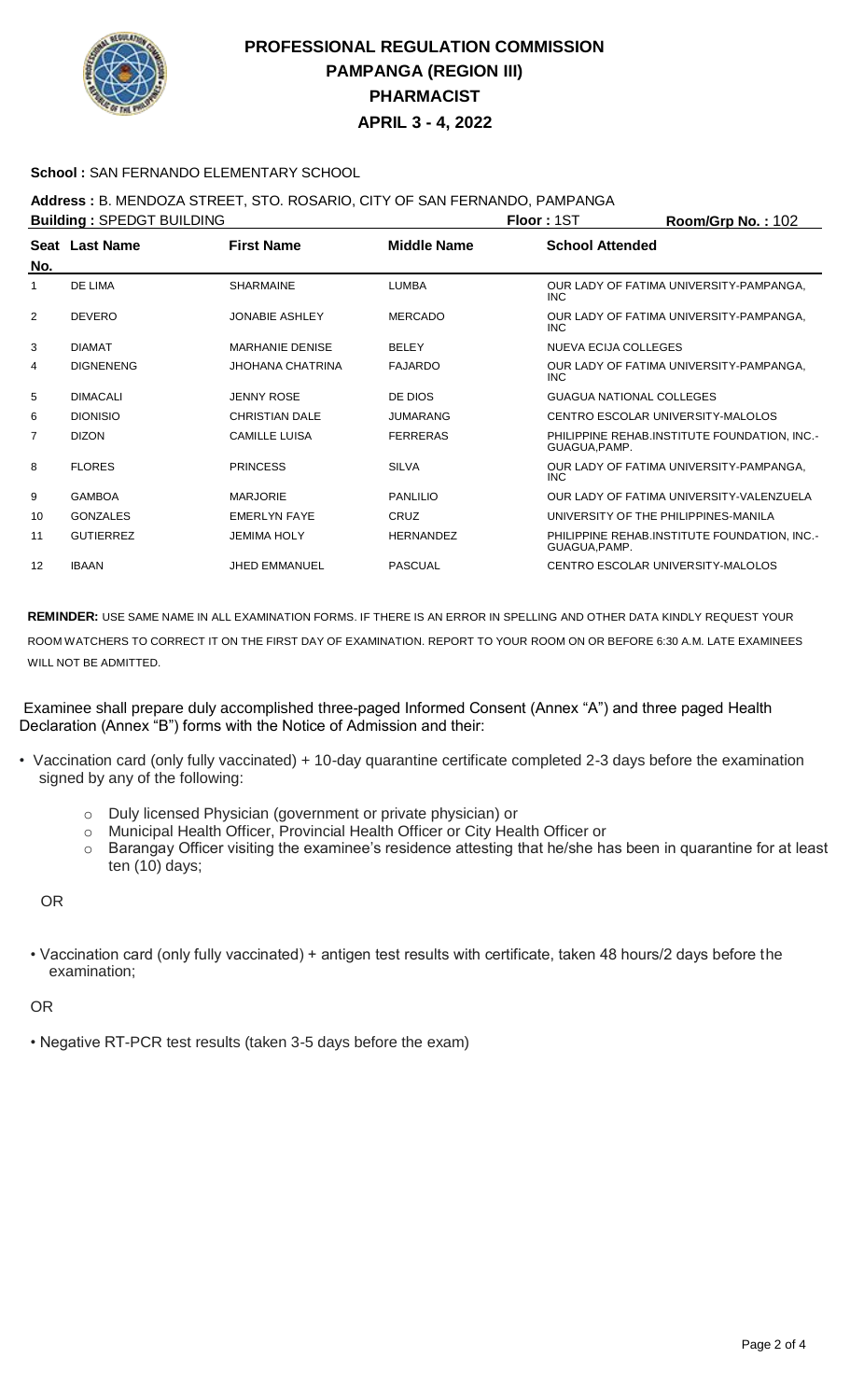

#### **School :** SAN FERNANDO ELEMENTARY SCHOOL

### **Address :** B. MENDOZA STREET, STO. ROSARIO, CITY OF SAN FERNANDO, PAMPANGA

| <b>Building: SPEDGT BUILDING</b> |                  |                      |                    | <b>Floor: 1ST</b>             | Room/Grp No.: 103                        |
|----------------------------------|------------------|----------------------|--------------------|-------------------------------|------------------------------------------|
| No.                              | Seat Last Name   | <b>First Name</b>    | <b>Middle Name</b> | <b>School Attended</b>        |                                          |
|                                  | LANGIT           | PRINCE KARLOMAGNE    | <b>MARTINEZ</b>    | UNIVERSITY OF SANTO TOMAS     |                                          |
| 2                                | <b>MAPOY</b>     | <b>MARIA HANNA</b>   | <b>GIMAY</b>       |                               | OUR LADY OF FATIMA UNIVERSITY-VALENZUELA |
| 3                                | <b>MENDOZA</b>   | MA. LAIZA            | <b>DELA ROMA</b>   | SAINT JUDE COLLEGE-MANILA     |                                          |
| 4                                | <b>NAVIDAD</b>   | <b>JESUS JR</b>      | ALFARO             |                               | CENTRO ESCOLAR UNIVERSITY-MALOLOS        |
| 5                                | <b>OCAMPO</b>    | <b>KIMBERLY</b>      | <b>LINGAT</b>      | ANGELES UNIVERSITY FOUNDATION |                                          |
| 6                                | <b>PACULAN</b>   | <b>CATHLEAN KATE</b> | <b>BACANI</b>      | INC.                          | OUR LADY OF FATIMA UNIVERSITY-PAMPANGA,  |
| $\overline{7}$                   | <b>PARANAS</b>   | LUZVIMINDA           | CASTILLANO         | <b>INC</b>                    | OUR LADY OF FATIMA UNIVERSITY-PAMPANGA,  |
| 8                                | <b>PASION</b>    | <b>KRISSETTE</b>     | <b>MATEO</b>       | <b>INC</b>                    | OUR LADY OF FATIMA UNIVERSITY-PAMPANGA,  |
| 9                                | <b>PATAWARAN</b> | ANGELYN              | <b>ALFARO</b>      | <b>INC</b>                    | OUR LADY OF FATIMA UNIVERSITY-PAMPANGA,  |
| 10                               | <b>PUNLA</b>     | <b>CELINE TRICIA</b> | <b>VELASQUEZ</b>   | <b>INC</b>                    | OUR LADY OF FATIMA UNIVERSITY-PAMPANGA.  |
| 11                               | PUNZALAN         | <b>ENERSON</b>       | <b>GUEVARRA</b>    | <b>INC</b>                    | OUR LADY OF FATIMA UNIVERSITY-PAMPANGA,  |
| 12                               | QUIAZON          | <b>GIEANNAIRA</b>    | PANLICAN           | ANGELES UNIVERSITY FOUNDATION |                                          |
|                                  |                  |                      |                    |                               |                                          |

**REMINDER:** USE SAME NAME IN ALL EXAMINATION FORMS. IF THERE IS AN ERROR IN SPELLING AND OTHER DATA KINDLY REQUEST YOUR ROOM WATCHERS TO CORRECT IT ON THE FIRST DAY OF EXAMINATION. REPORT TO YOUR ROOM ON OR BEFORE 6:30 A.M. LATE EXAMINEES WILL NOT BE ADMITTED.

Examinee shall prepare duly accomplished three-paged Informed Consent (Annex "A") and three paged Health Declaration (Annex "B") forms with the Notice of Admission and their:

Examinee shall prepare duly accomplished three-paged Informed Consent (Annex "A") and three paged Health Declaration (Annex "B") forms with the Notice of Admission and their:

- Vaccination card (only fully vaccinated) + 10-day quarantine certificate completed 2-3 days before the examination signed by any of the following:
	- o Duly licensed Physician (government or private physician) or
	- o Municipal Health Officer, Provincial Health Officer or City Health Officer or
	- o Barangay Officer visiting the examinee's residence attesting that he/she has been in quarantine for at least ten (10) days;

OR

• Vaccination card (only fully vaccinated) + antigen test results with certificate, taken 48 hours/2 days before the examination;

#### OR